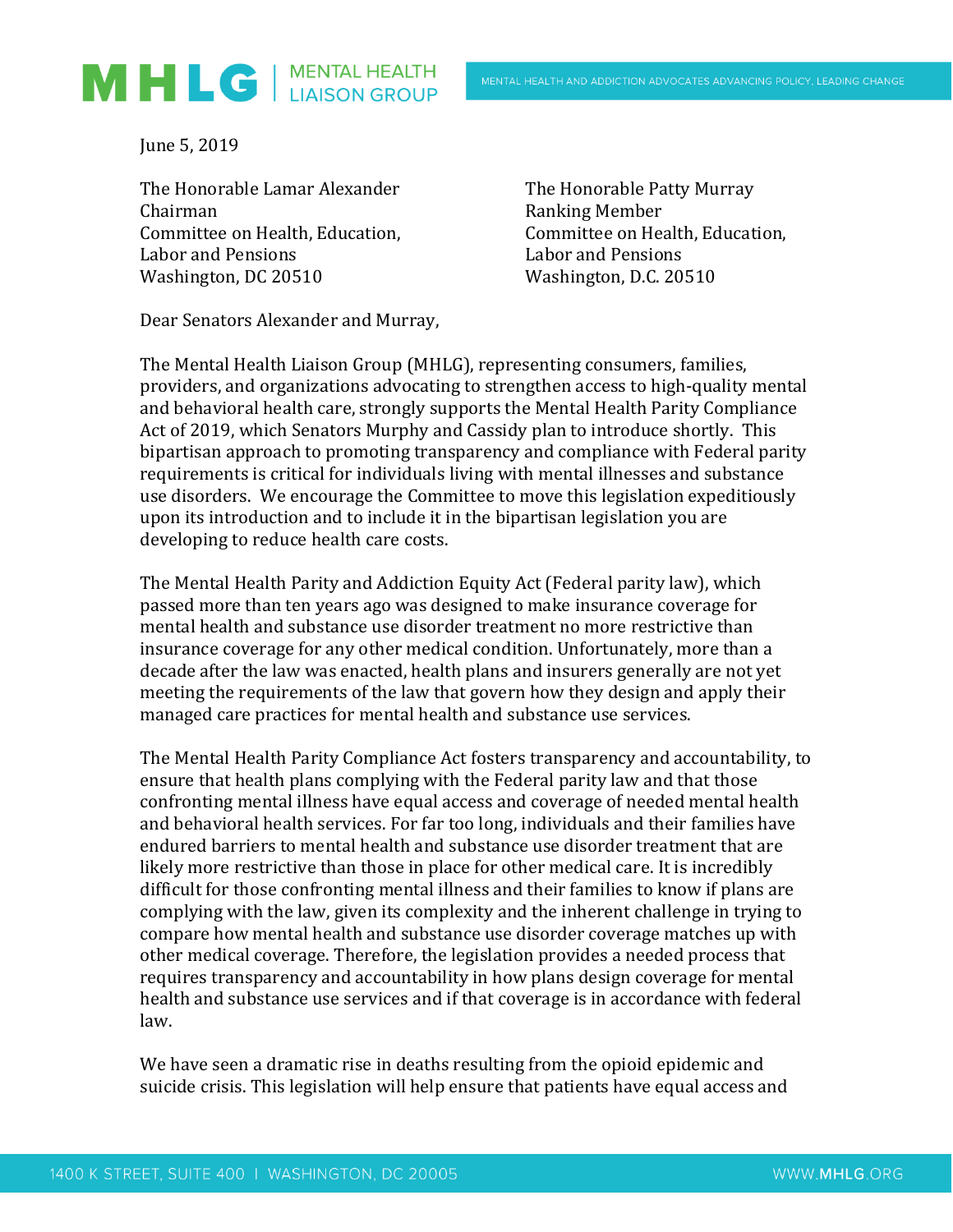coverage to mental health and substance use services, as required under current law.

MHLG thanks you again for your bipartisan efforts to improving health care access and affordability. By fostering complete implementation of the Federal Parity Law, the Mental Health Parity Compliance Act of 2019 will enhance those efforts, help improve access to care, and reduce long-term health system costs.

## Sincerely,

MHLG | MENTAL HEALTH

American Art Therapy Association American Association for Marriage and Family Therapy American Association for Geriatric Psychiatry American Association for Psychoanalysis in Clinical Social Work American Association of Child & Adolescent Psychiatry American Association on Health and Disability American Counseling Association American Dance Therapy Association American Foundation for Suicide Prevention American Group Psychotherapy Association American Mental Health Counselors Association American Occupational Therapy Association American Psychiatric Association American Psychiatric Nurses Association American Psychoanalytic Association American Psychological Association American Society of Addiction Medicine Anxiety and Depression Association of America Association for Ambulatory Behavioral Health Bazelon Center for Mental Health Law Children and Adults with Attention-Deficit Hyperactivity Disorder Clinical Social Work Association Depression and Bipolar Support Alliance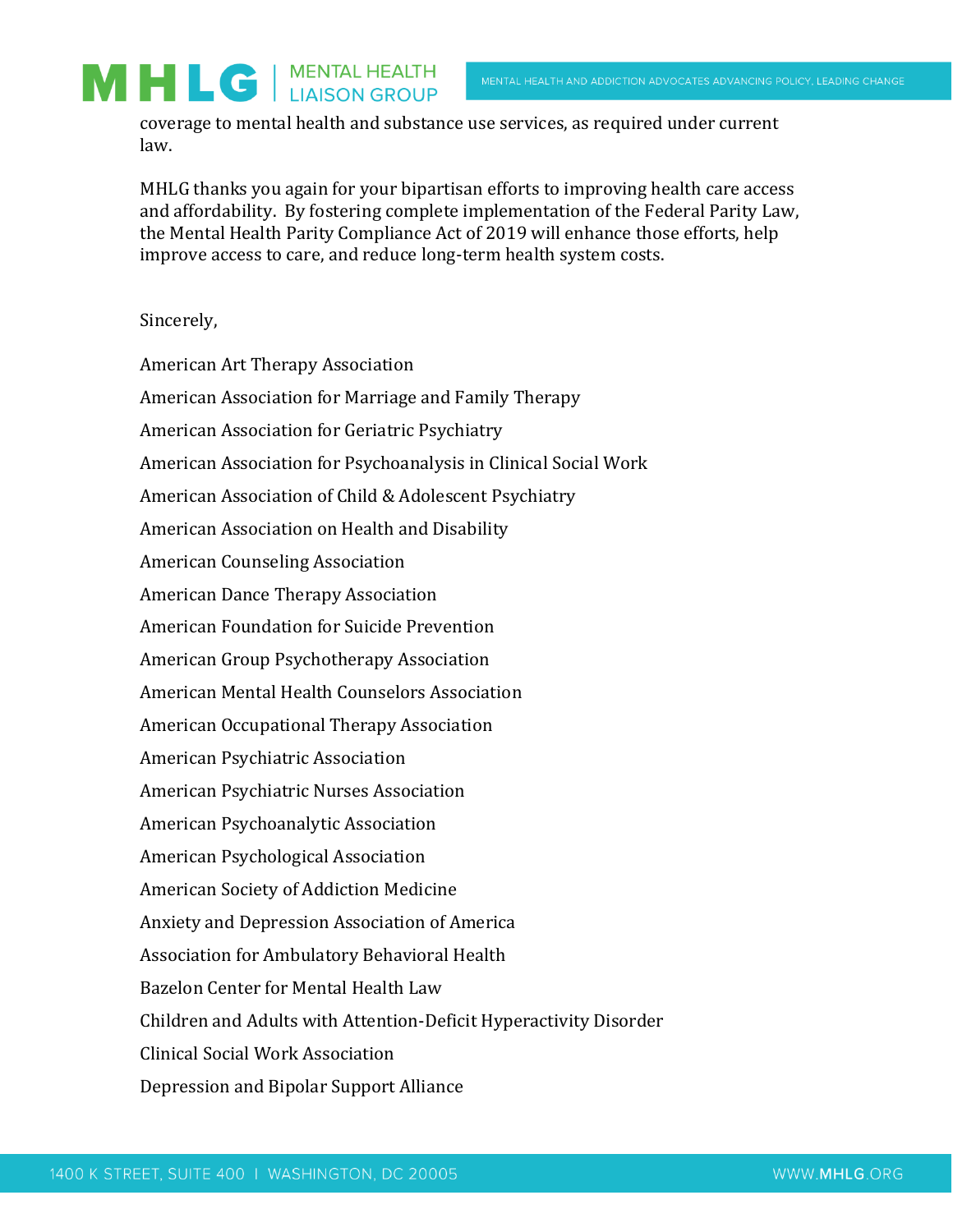Eating Disorders Coalition for Research, Policy and Action

MHLG | MENTAL HEALTH

| <b>Education Development Center</b>                                              |
|----------------------------------------------------------------------------------|
| <b>EMDR International Association</b>                                            |
| Global Alliance for Behavioral Health and Social Justice                         |
| <b>International OCD Foundation</b>                                              |
| The Jewish Federations of North America                                          |
| <b>Legal Action Center</b>                                                       |
| Mental Health America                                                            |
| NAADAC, the Association for Addiction Professionals                              |
| National Alliance on Mental Illness                                              |
| National Alliance to Advance Adolescent Health                                   |
| National Association for Behavioral Healthcare                                   |
| National Assn of County Behavioral Health and Developmental Disability Directors |
| National Association of School Psychologists                                     |
| National Association of Social Workers                                           |
| National Association of State Mental Health Program Directors                    |
| National Council for Behavioral Health                                           |
| National Eating Disorders Association (NEDA)                                     |
| National Federation of Families for Children's Mental Health                     |
| National League for Nursing                                                      |
| National Association for Rural Mental Health                                     |
| National Register of Health Service Psychologists                                |
| NHMH - No Health without Mental Health                                           |
| The Psychotherapy Action Network                                                 |
| Residential Eating Disorders Consortium                                          |
| <b>Sandy Hook Promise</b>                                                        |
| SARDAA Schizophrenic and Related Disorders Alliance of America                   |
| <b>School-Based Health Alliance</b>                                              |
| <b>SMART Recovery</b>                                                            |
| The Trevor Project                                                               |
|                                                                                  |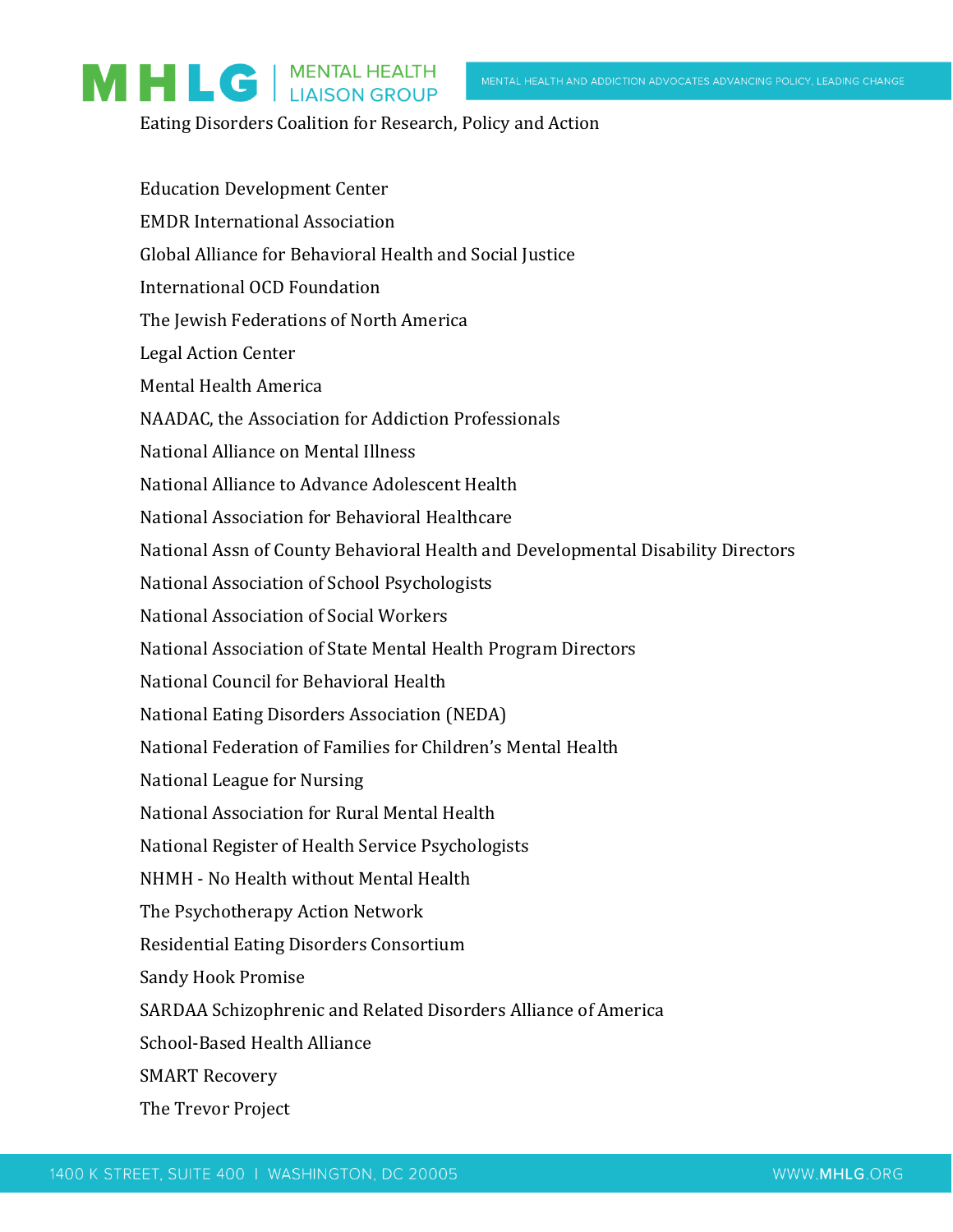



Tourette Association of America

Treatment Communities of America

Trinity Health

Trust for America's Health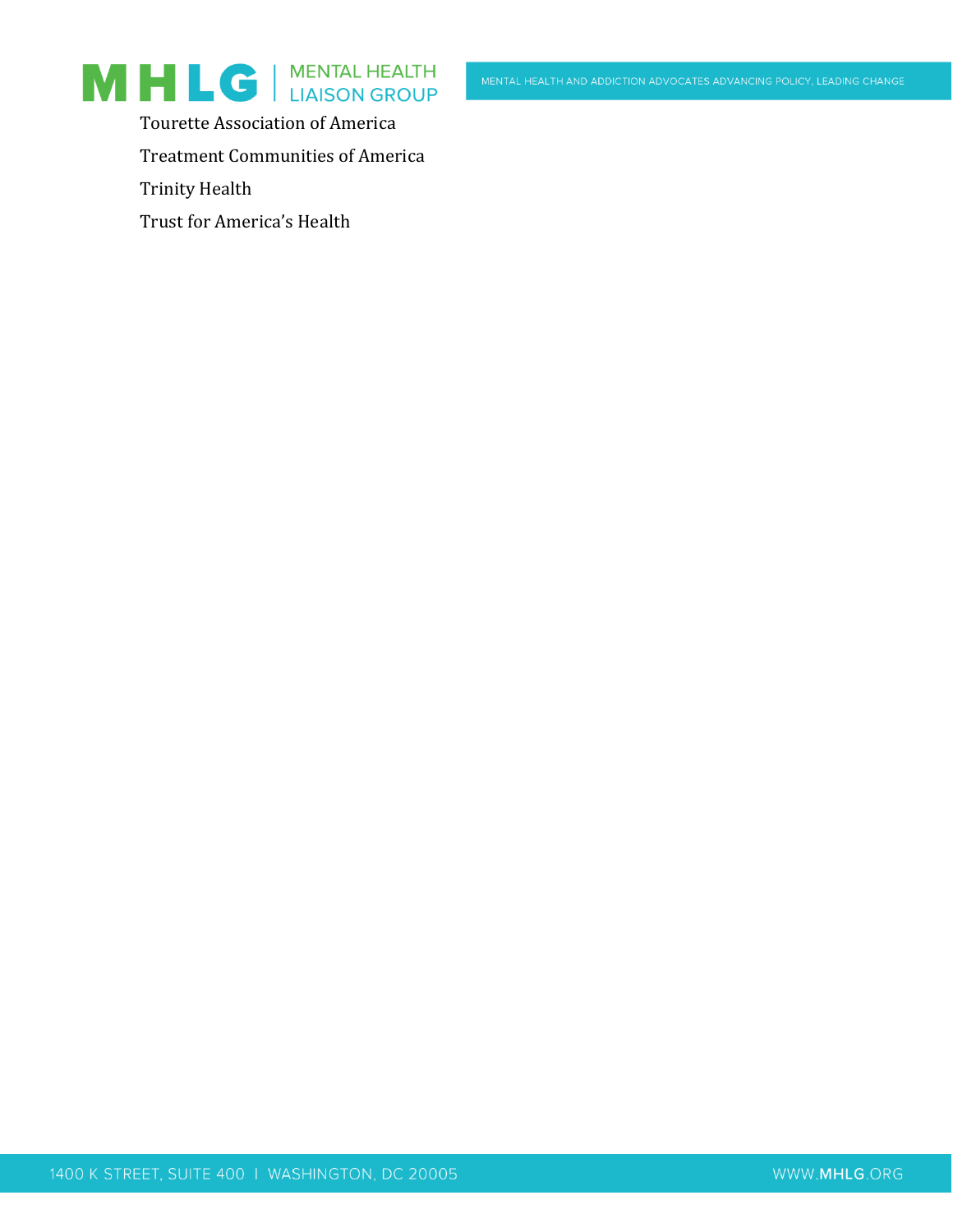

June 6, 2019

The Honorable Katie Porter The Honorable Gus Bilirakis U.S. House of Representatives U.S. House of Representatives 1117 Longworth House Office Building 2227 Rayburn House Office Building Washington, DC 20515 Washington, D.C. 20515

Dear Representatives Porter and Bilirakis,

Mental Health Liaison Group, representing consumers, families, providers, and organizations advocating to strengthen access to high-quality mental and behavioral health care, strongly support the Mental Health Parity Compliance Act of 2019. Your bipartisan leadership on this issue is critical for individuals living with mental illnesses and substance use disorders.

The Mental Health Parity and Addiction Equity Act (Federal parity law), which passed more than ten years ago was designed to make insurance coverage for mental health and substance use disorder treatment no more restrictive than insurance coverage for any other medical condition. Unfortunately, more than a decade after the law was enacted, health plans and insurers generally are not yet meeting the requirements of the law that govern how they design and apply their managed care practices for mental health and substance use services.

Your legislation fosters transparency and accountability, to ensure that health plans complying with the Federal parity law and that those confronting mental illness have equal access and coverage of needed mental health and behavioral health services. For far too long, individuals and their families have endured barriers to mental health and substance use disorder treatment that are likely more restrictive than those in place for other medical care. It is incredibly difficult for those confronting mental illness and their families to know if plans are complying with the law, given its complexity and the inherent challenge in trying to compare how mental health and substance use disorder coverage matches up with other medical coverage. Therefore, the legislation provides a needed process that requires transparency and accountability in how plans design coverage for mental health and substance use services and if that coverage is in accordance with federal law.

We have seen a dramatic rise in deaths resulting from the opioid epidemic and suicide crisis. This legislation will help ensure that patients have equal access and coverage to mental health and substance use services, as required under current law.

The Mental Health Liaison Group thanks you again for your bipartisan commitment to achieving complete implementation of the Federal Parity Law and pledges our support to help you move this legislation through Congress.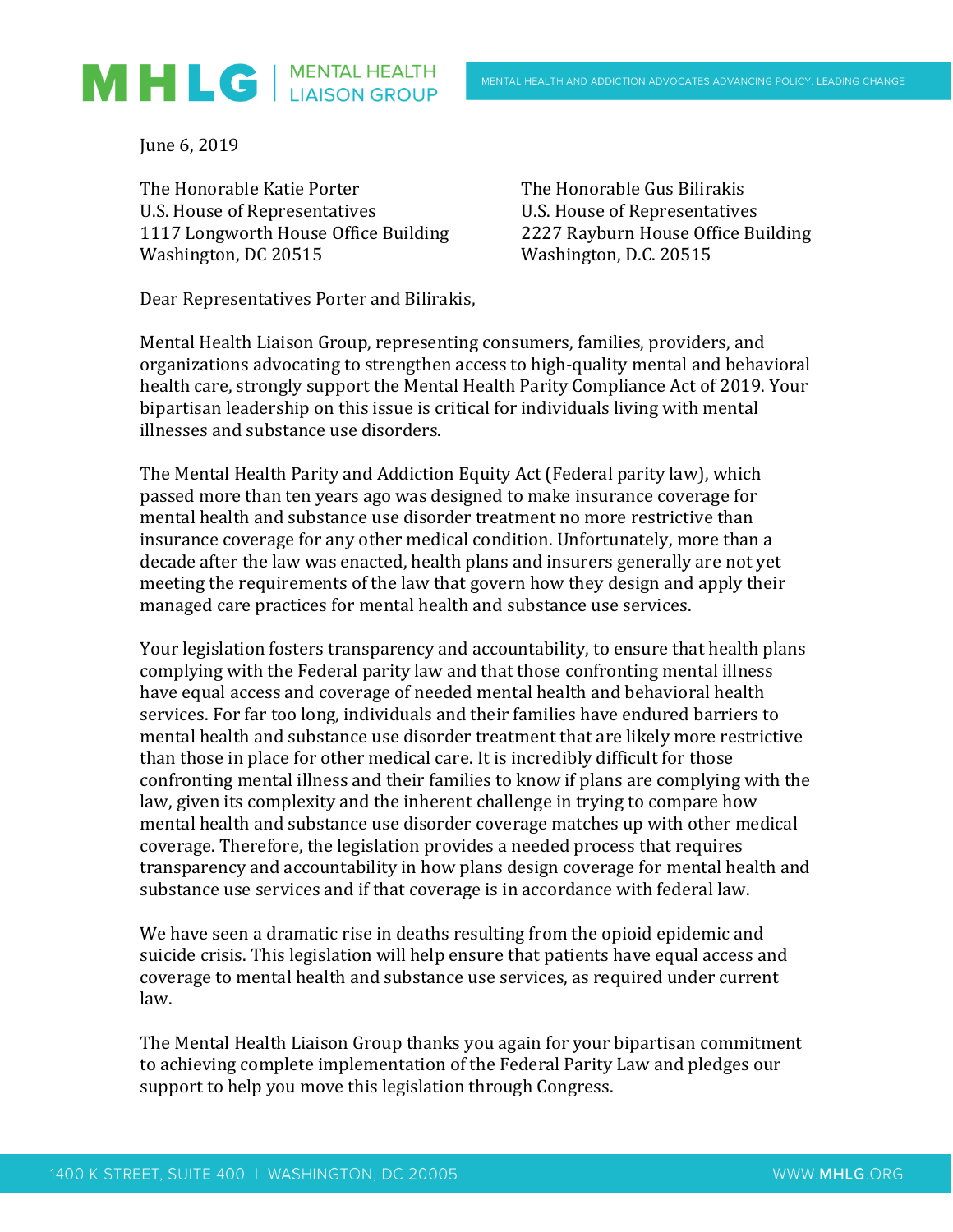## MHLG | MENTAL HEALTH

## Sincerely,

American Art Therapy Association American Association for Marriage and Family Therapy American Association for Geriatric Psychiatry American Association for Psychoanalysis in Clinical Social Work American Association of Child & Adolescent Psychiatry American Association on Health and Disability American Counseling Association American Dance Therapy Association American Foundation for Suicide Prevention American Group Psychotherapy Association American Mental Health Counselors Association American Occupational Therapy Association American Psychiatric Association American Psychiatric Nurses Association American Psychoanalytic Association American Psychological Association American Society of Addiction Medicine Anxiety and Depression Association of America Association for Ambulatory Behavioral Health Bazelon Center for Mental Health Law Children and Adults with Attention-Deficit Hyperactivity Disorder Clinical Social Work Association Depression and Bipolar Support Alliance Eating Disorders Coalition for Research, Policy and Action Education Development Center EMDR International Association Global Alliance for Behavioral Health and Social Justice International OCD Foundation The Jewish Federations of North America